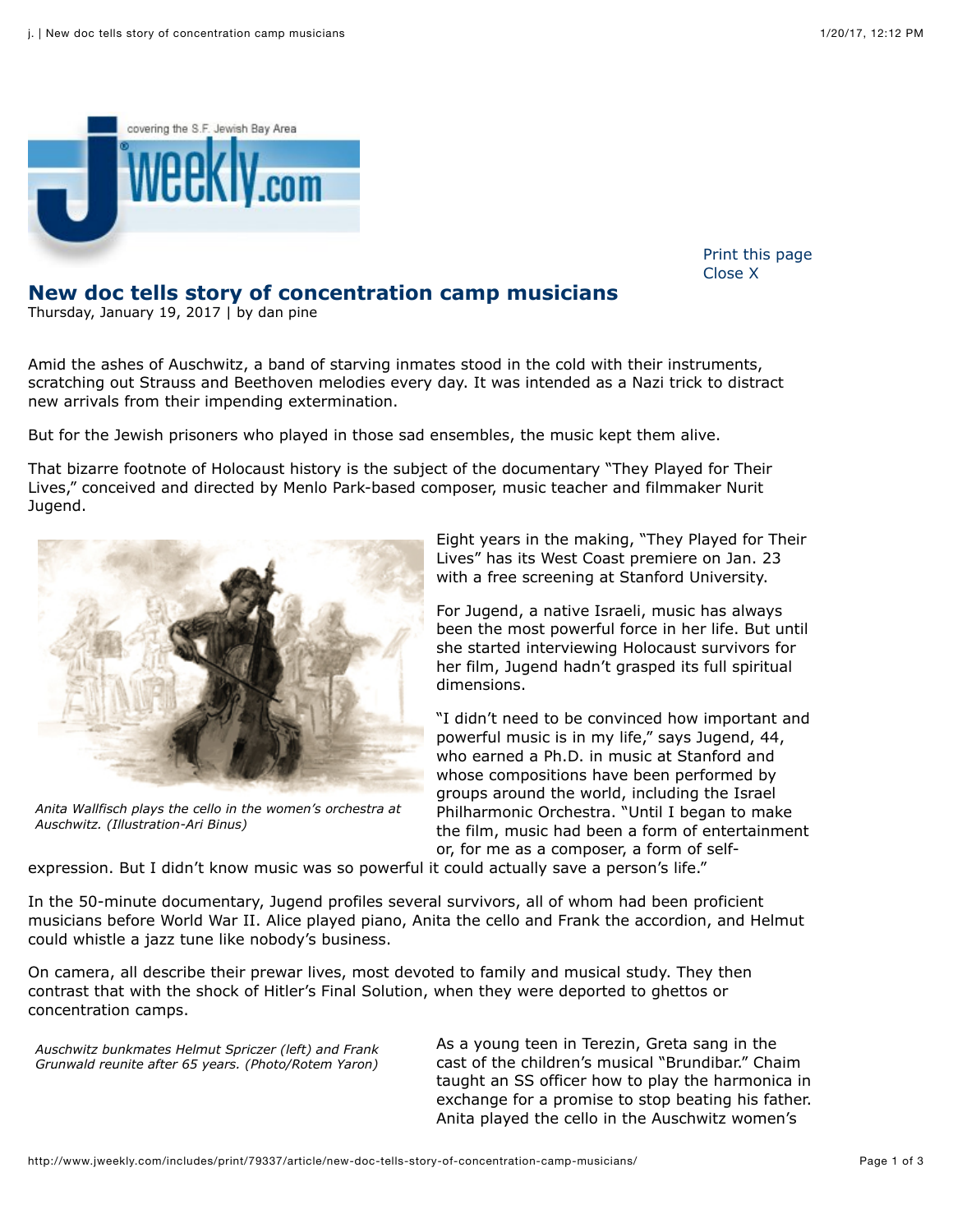

orchestra, and she earned extra rations and clothing for playing at private Nazi functions.

The survivors retell these and other stories, many accompanied by animated drawings that capture the horror of the experience.

Jugend knew she didn't want her movie simply to be talking heads, so she inserted evocative animation by illustrator Ari Binus, whose drawings have been featured in many books, including the popular "Littlest" series by Sylvia Rouss.

Jugend admits she knew nothing about filmmaking until she decided she "had to" make the documentary.

"Two significant parts of my life came together in making this film," she says. "The professional one is the music, which has played a major role part in my life. The more personal one is my family's history: Most of my mother's side of the family perished in Auschwitz."



Jugend's cameras were there when Israeli and German children's choirs came together to perform the children's opera "Brundibar" in Israel. The guest of honor was Greta, who received a standing ovation and sang with the kids in an encore.

"It was good luck," Jugend says. "I had no part in organizing it, but when I heard the choirs were working together, I asked permission to film the rehearsals and the performance."

The emotional heart of the film comes near the end, when Helmut and Frank, bunkmates at Auschwitz who both survived by playing music, are reunited for the first time since the liberation of the camp.

*Nurit Jugend (Photo/Naomi Schmidt)*

Jugend says that reunion was probably the most powerful moment in her eight years of working on the project.

"When I learned Helmut was alive and I mentioned that to Frank, he was excited," she says. "They hadn't seen each other in 65 years at the time. I thought it would be incredible to bring them together. We had three days of them playing together, Frank on accordion, Helmut whistling, and the two of them talking about their joint experiences."

Born in Haifa, Jugend studied violin as a child, first in Boston and then back in Israel. She attended the Jerusalem Rubin Academy for Music and Dance, got her master's in Germany and did her doctorate at Stanford.

She has composed many published works and has won numerous awards; she also has lectured widely on various topics and is a teacher in continuing education programs at Santa Clara University and Stanford, and at Lehrhaus Judaica.

In the months ahead, Jugend will take her documentary to film festivals, Jewish and otherwise, and promote it to Holocaust and other educators. She also has put together an accompanying teacher's guide.

Making the film reminded her that as the number of Holocaust survivors continues to dwindle, their stories must be preserved.

But a key message she hopes to convey in "They Played for Their Lives" is one of strength in the face